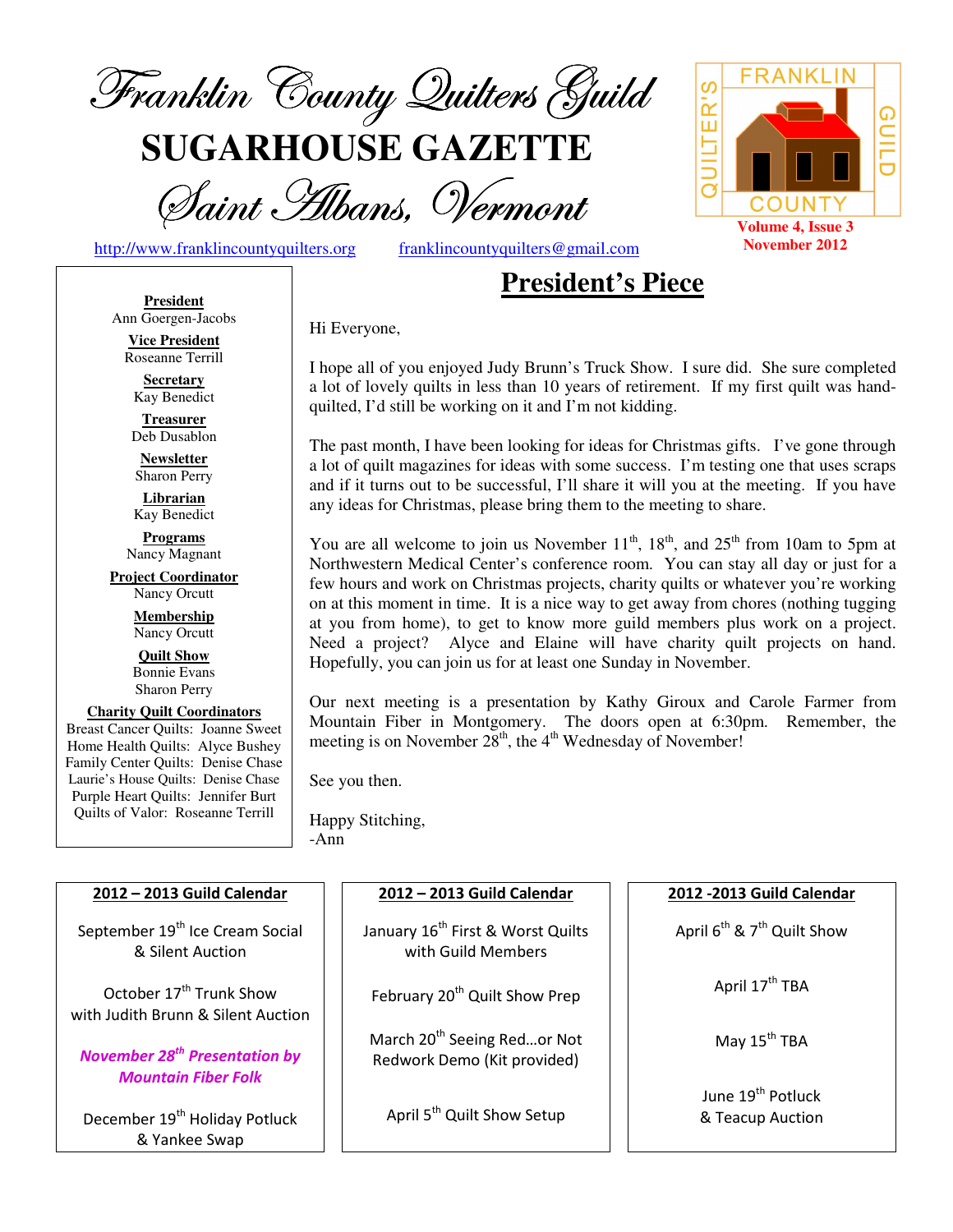## **FRANKLIN COUNTY QUILTERS GUILD**  Minutes of October 17, 2012

Present: Total attended 55, including three new members (Sue Trombley, Jean Ann Branch, and Monica Kelly) and three guests

### **Proceedings**

-Meeting called to order at 6:00 p.m. by Ann Jacobs, President

-Secretary's Report: Motion to accept by Dale McFeeters, seconded by Marge Taylor

-Treasurer's Report: Motion to accept by April Walker, seconded by Peggy Burbank

## **Old Business**

- Mystery Quilt - Nancy Orcutt had instructions for Part 2 available.

- Quilt Show -

-- Bonnie Evans suggested that we forego I Spy this year. Motion to accept by Carolyn Kittell, seconded by Gisele Nolan.

-- Bonnie announced that Sandra Palmer will do appraisals at our show both days.

-- Bonnie has flyers and posters with the raffle quilt on them. Raffle tickets are now available.

-- Margaret Miller has lined up all the vendors for the show.

-- Kay Benedict will have registration forms available at each meeting. Hard copies only this year, no electronic submission of forms (jpg photos can still be submitted by email). Christy will try to put a copy of the registration form on our facebook page.

-- Carolyn Kittell suggested that we include some antique quilts in the show.

- T3 (Tips, Tricks and Techniques) - Bonnie Evans showed and explained the "1600 Inch Quilt," and had instructions available.

- Charity Quilts - Alyce Bushey has kits for Home Health quilts and 2 kits for Irene quilts.

- Charity Quilt 2013 - Christy needs more light and dark strips (2 1/2" x 18")

- Char Mulyca thanked all who participated in her 60th birthday quilt.

## **New Business**

- Silent Auction - At the September meeting, \$250 in bids were made. The auction continues through November.

- UFOs - Diane Forey volunteered to chair the project for this year.

-Quilting Days at the hospital - The conference room has been reserved for Oct. 28 and Nov. 4 from 11am -5pm for charity quilts or personal projects.

**Program**

-Judith Brunn of Sharon Springs, New York presented a trunk show of her many impressive quilts. A few of the resources she recommended are Quilt Mania magazine, *Reasons for Quilts* by Edyta Sitar, and *Civil War Legacies* by Carol Hopkins.

## **Monthly Drawing**

-Monthly door prize won by Kay Benedict

#### **Show and Tell**

-Next meeting: Wednesday, November 28, 2012 (the 4th Wednesday of the month!) at 7:00 p.m. with guests Kathy Giroux and Carole Farmer of Mountain Fiber Folk of Montgomery Center. The silent auction will conclude.

Meeting adjourned at 8:40 p.m. Minutes submitted by Kay Benedict, Secretary

# Look Out for Moose in the Woods



QUILT TIPS

- For ripping out stitches: if you take your seam ripper and cut every fourth stitch on the stitching line, when you pull the two pieces apart it goes really fast.

- Use a rotary cutter for taking seams apart instead of a seam ripper; it's much easier to find when needed.

- Chocolate is a quilter's BFF!!!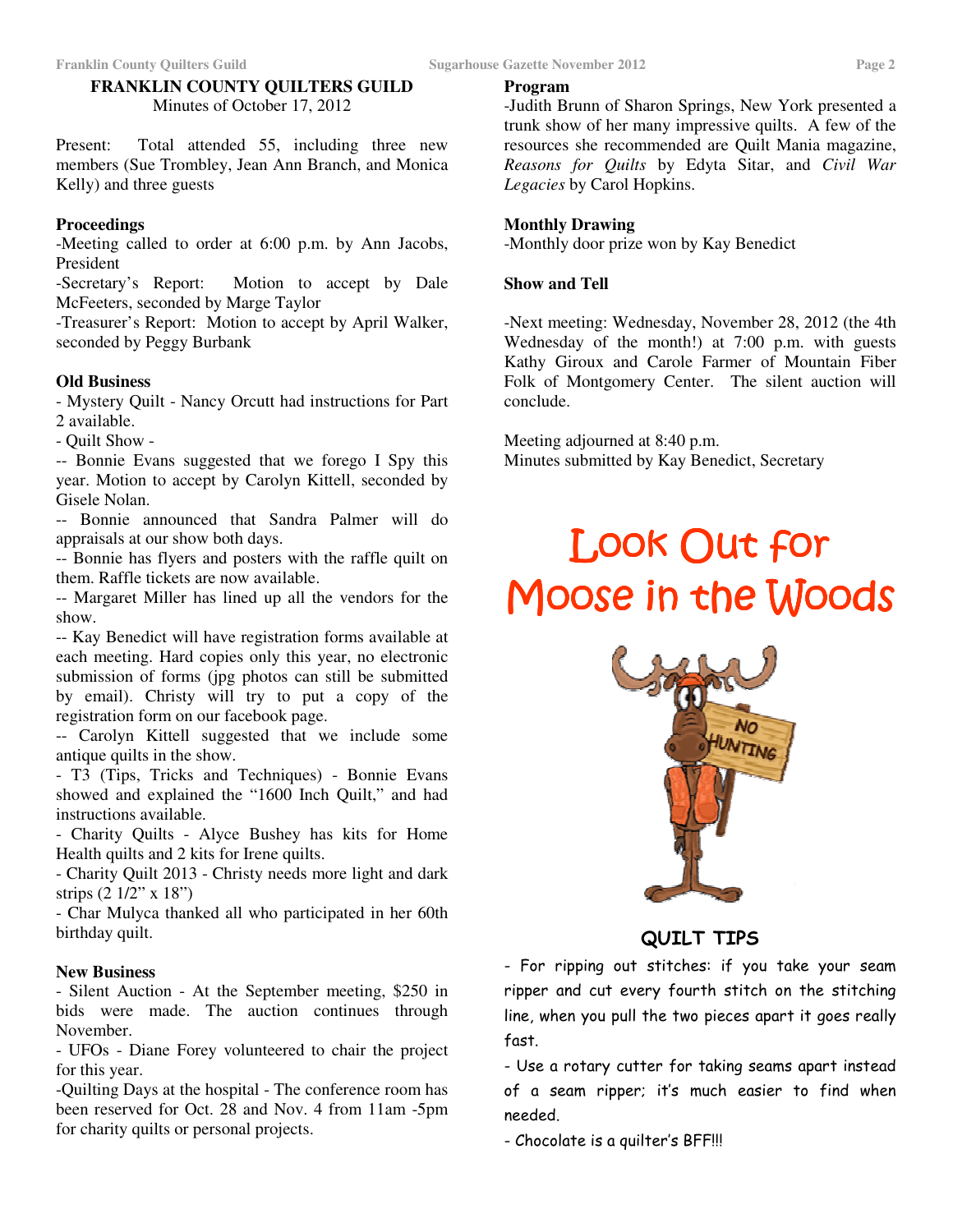

## **MYSTERY QUILT REPLACES BLOCK OF THE MONTH THIS YEAR**

Nancy Orcutt is this year's Project Coordinator. Instead of creating a Block of the Month (BOM) program for this membership year, Nancy will present a mystery quilt each month. The mystery quilt is called "Seven Easy Pieces" by Piece By Number.

If you are in need of a copy of the instructions handed out at a previous guild meeting, please contact Nancy, 524-4511 or nlorcutt08@gmail.com.

## **TIPS, TOOLS, OR TECHNIQUES (T<sup>3</sup> )**

The Tips, Tools, or Techniques  $(T^3)$  feature at each meeting is a BIG hit with members. In October, Bonnie Evans demonstrated how to make the 1600 Quilt. If you missed the meeting or can't remember all the steps, check out this video on the internet: http://www.youtube.com/watch?v=2bEJLnaZQOU

Guild members are invited to share a new tip, tool or technique at each guild meeting. If you've learned a new technique, or purchased a new quilting tool, or have a great quilting tip, bring them to the guild meeting and share with your fellow members. Just let Ann Jacobs know before the meeting starts that you have a  $T<sup>3</sup>$  item to share.

#### **Quilting Online:** Free Motion Quilting

What is your favorite way to finish a quilt? Do you take the time to quilt it by hand? Send it out to a long-arm

quilter? My personal choice is to quilt it using my domestic sewing machine. But straight-line quilting with a walking foot isn't always the best option for my quilt top designs. Free motion quilting is the answer!

Yes, there's a bit of a learning curve, but it's great fun! These online resources make it easier to build your machine quilting skills:

Popular blogger SewCalGal (sewcalgal.blogspot.com) is hosting a FMQ Challenge throughout 2012, and it's not too late to get on board. A tutorial by a notable quilting expert is posted on the blog monthly. For example, Diane Gaudynski was featured in February with a lesson on feathers, and in this month's tutorial Sarah Vedeler teaches spirals. Progress photos are shared on a dedicated facebook page, where a lively exchange of ideas and tips can be found. There are drawings for prizes as an additional incentive to participants who complete monthly challenges. SewCalGal estimates some 2,000 quilters are taking part in the challenge, many of these learning FMQ for the first time.

The Free Motion Quilting Project from 29-year-old Leah Day (so young, and already so accomplished!) started as a collection of 365 quilting designs. The entire collection can be found at freemotionquilting. blogspot.com sorted by difficulty level, and each design is accompanied by a video tutorial. This year, Leah's Free Motion Quilt Along engages a community of quilters through photo sharing and weekly Q&A. Leah also joins other Craftsy instructors by offering a new FMQ class at craftsy.com.

Continue the discussion about online learning and free motion quilting on our guild's facebook page.

#### **MONTHLY MEETING FORMAT**

| $6:30 \text{ pm*}$ | Doors open<br>Sign-up for monthly drawings**<br>Pick up name tag**                         |
|--------------------|--------------------------------------------------------------------------------------------|
| $7:00 \text{ pm}$  | Business meeting<br>Show and Tell<br>Short break as appropriate<br>Program for the evening |

**\*For select meetings, doors will open at 5:30 pm, and the meeting will start at 6:00 pm (usually the September, December, and June meetings or as stated in the President's Piece).** 

**\*\*Guild members are asked to sign up for the monthly drawings and pick up name tags BEFORE the business meeting begins at 7:00 pm.**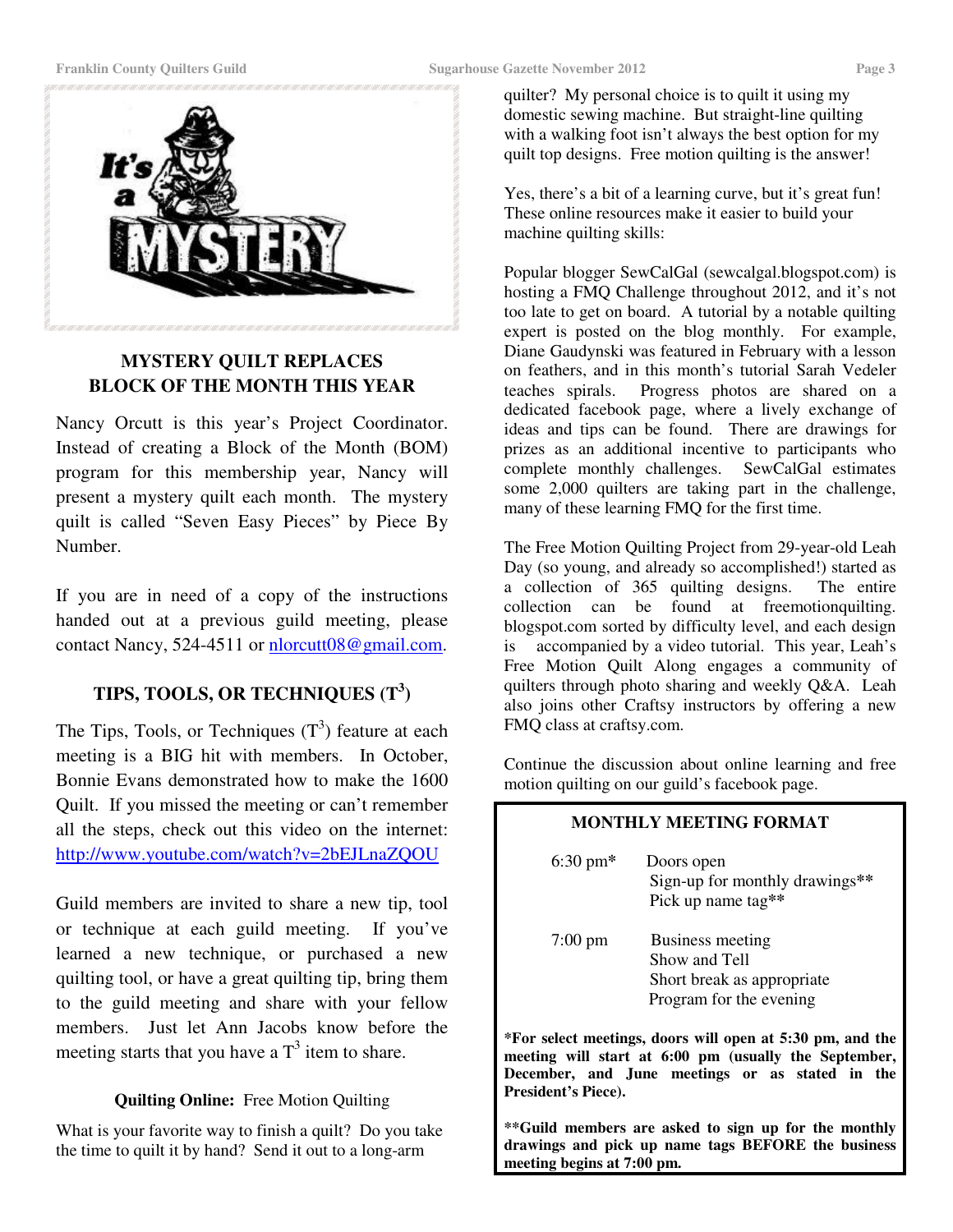## **NOVEMBER 2012 TREASURER'S REPORT**

## **FRANKLIN COUNTY QUILTER'S GUILD Treasurer's Report -- November 28, 2012**

| <b>Opening Balance</b>                           |       |            | \$3,190.80 |
|--------------------------------------------------|-------|------------|------------|
| <b>Funds collected</b>                           |       |            |            |
| <b>Membership Dues</b>                           |       | \$150.00   |            |
| Total                                            |       | \$150.00   |            |
|                                                  | Total |            | \$3,340.80 |
| Funds paid out                                   |       |            |            |
| Church of the Rock, Nov rent                     |       | \$35.00    |            |
| Gerald Perry, Room set-up for Nov                |       | \$25.00    |            |
| Rolande Fortin, Hurricane Irene fabric           |       | $(\$4.37)$ |            |
| Sandra Palmer, Appraisal of QS quilt             |       | \$40.00    |            |
| Dale McFeeters, Quilt Show copies                |       | \$73.36    |            |
| St. Albans City, Quilt Show banner               |       | \$40.00    |            |
| Yankee Pride, Gift certificate for Oct presenter |       | \$100.00   |            |
| Regal Art Press, Quilt Show fliers/posters       |       | \$162.08   |            |
| Bonnie Evans, Craft Show                         |       | \$15.00    |            |
| Nancy Orcutt, BOM copies                         |       | \$21.07    |            |
| Nancy Magnant, Fabric                            |       | \$101.17   |            |
| Total                                            |       | \$608.31   |            |
| <b>Grand Total</b>                               |       |            | \$2,732.49 |

2012 YTD Collections: \$5035.77

Respectfully submitted, Deborah L. Dusablon, Treasurer 11/28/12

## QUILT TIPS

- Need a reason to buy more chocolate???...recycle the container. You can use the M&M mini tubes (clear ones if you can find them) to store needles, buttons, bobbins, or anything small that could get misplaced.

- Pick up clip-style pant hangers at thrift stores and use them to hang finished and unfinished projects. Your projects will hang straight and you won't to iron crease marks from folding.

- When you are cutting several different sizes of pattern pieces at a time, keep small pieces of paper and pencil nearby. Label each pile with how many and the measurements of each (for example, 5-2" squares). It saves a lot of frustration and panic when it's time to sew everything together.